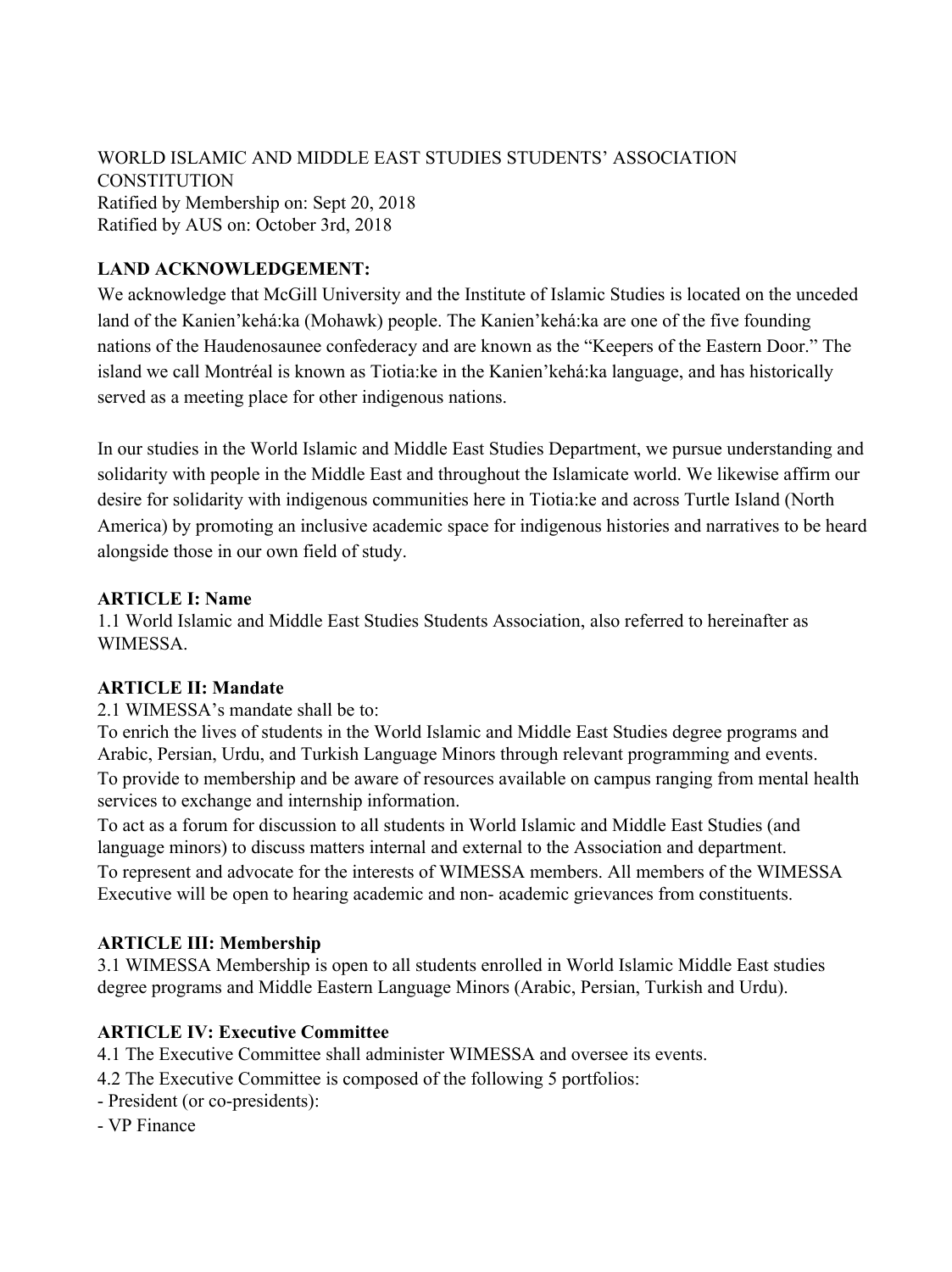- VP Internal
- VP External
- VP Academic
- VP Internships and Exchange
- VP Events

4.3 The Executive Committee shall meet for an extended meeting as close to the beginning of the fall semester as possible (with the entire executive committee present), after which the executive committee will meet bi-weekly at least.

# **ARTICLE V: Portfolios**

- 5.1 The President (or co-presidents) shall:
- Facilitate WIMESSA meetings.
- Act as chief executive officer, chief representative, and chief spokesperson for WIMESSA.
- Oversee events.
- Coordinate and, if necessary, moderate between WIMESSA executives.
- 5.3 The VP Finance shall:
- Be in charge of organizing WIMESSA's finances.
- Put together a yearly budget for WIMESSA activities and submit it to the AUS.
- Ensure the funding and financial stability of the club.
- Be intimately familiar with the Finance section of the AUS Financial Guidebook.
- Be consciously aware of funding sources available to WIMESSA (i.e. through AUS and SSMU, etc.) and be able to suggest those when necessary.
- 5.4 The VP Internal shall:

- Shall be responsible for booking rooms, setting WIMESSA meeting agendas, and taking minutes at WIMESSA meetings.

- Organize elections and tally votes.
- Serve as a connection between faculty, staff, and the association.
- Organize the optional annual WIMESSA executive retreat.

- Disseminate Listservs to membership with relevant information, including updating the WIMESSA mailing list.

- Administer WIMESSA's various social media accounts. .
- Be responsible for promoting WIMESSA's image in the McGill community.

- Coordinate the submission and distribution of annual WIMESSA elections and all by-elections materials.

- 5.5 The VP External shall:
- Attend all AUS Council Meetings.
- Foster good relations and liaise between WIMESSA and other departments and associations.
- Actively pursue opportunities to collaborate with other departmental organizations and groups.

- Be responsible for developing healthy relations with student and community organizations in McGill, particularly those clubs related to the Middle East.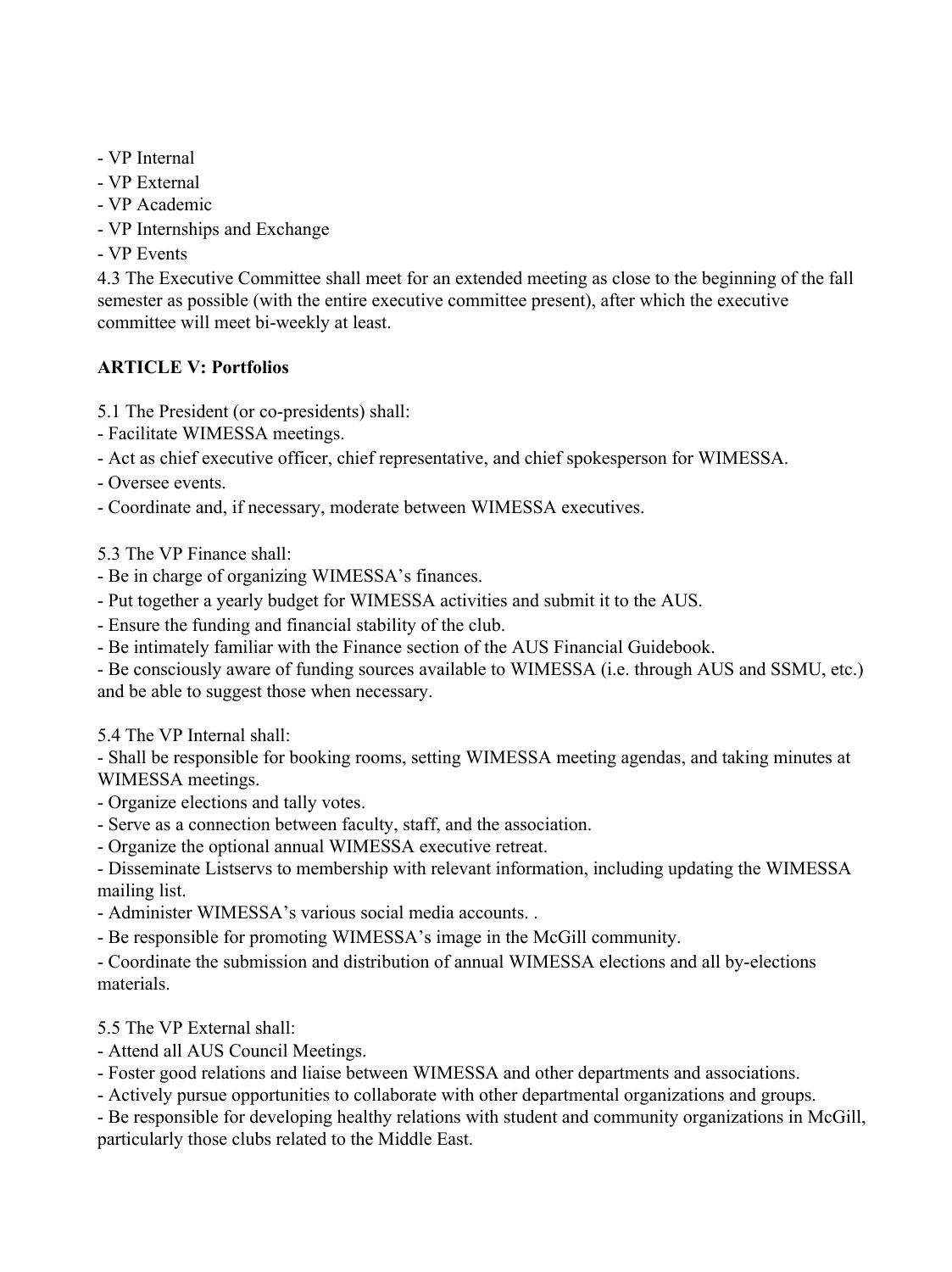5.6 The VP Events shall:

- Propose, organize and facilitate special WIMESSA programming such as coffee hours, guest speakers and Association outings.

- Be responsible for compiling a post-event report for each event hosted by WIMESSA and submitting said report to the WIMESSA Google Drive.

- Designate and ensure the attendance of at least two sober individuals at all WIMESSA events involving the consumption of alcohol.

5.7 The VP Academic shall:

- Advocate and represent WIMESSA members' interests within the department, AUS, McGill administration and faculty.

- Sit on relevant departmental, AUS, and McGill committees.

- Coordinate the association's tutoring and mentorship program.

5.8 The VP Internships and Exchange coordinator shall:

- Advocate for more internship and exchange opportunities, especially in the Middle East and North Africa.

- Work closely with the Arts Internship Office and McGill's offices for exchange and study abroad.

- Form relationships between WIMESSA and institutions that offer exchange or internship opportunities.

- Inform WIMESSA members about travel restrictions in the Middle East and North Africa.

- Conduct an exchange information session at least once per semester open to WIMESSA constituents.

### **ARTICLE VI: Fees**

6.1 The WIMESSA fee will be collected by the AUS and distributed to WIMESSA in Fall and Winter allocations.

### **ARTICLE VII: Finances**

7.1 The VP Finance will be in charge of organizing finances, including records, budgets, and all dealings with AUS VP Finance.

7.2 The WIMESSA Executive will examine financial records and standing as necessary during the semester.

7.3 WIMESSA VP Finance will conduct a Fall and Winter audit (two separate audits) of the Society's finances.

### **ARTICLE VIII: Meetings**

8.1 Regular Executive meetings will take place at least bi-weekly throughout the fall and winter terms. 8.2 There shall be a General Executive Meeting held in early March for the purpose of electing a new Executive.

8.3 There shall be a WIMESSA Town Hall in the first month of each semester open to all students pursuing a WIMES degree or Arabic, Persian, Urdu, or Turkish minors, the purpose of which should be to inform constituents of plans for the semester, promoting transparency, and fielding suggestions and questions from students.